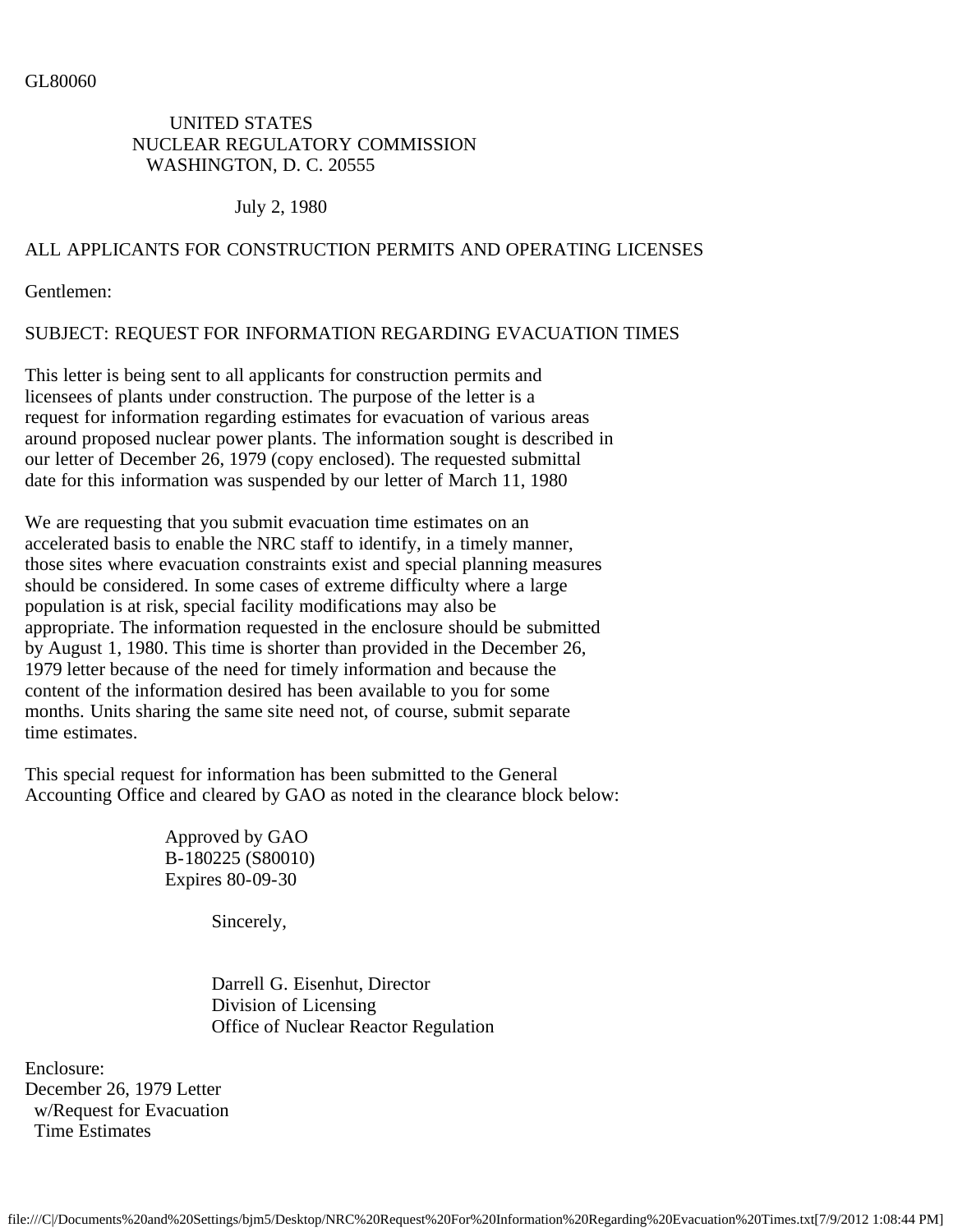.

.

#### Enclosure

## REQUEST FOR EVACUATION TIME ESTIMATES (AFTER NOTIFICATION) FOR AREAS NEAR NUCLEAR POWER PLANTS

### Background

Prior to recent NRC requests that means for prompt notification to the public be installed around each nuclear power plant site, a significant component of evacuation time estimates was the time required to notify the public of a need for evacuation. Studies of actual evacuations that have taken place generally do not distinguish between the time required for notification, the time required to implement the evacuation, and the time required to confirm that an evacuation has taken place. 1/ The estimates for time required for evacuations now requested relate primarily to the time to implement an evacuation as opposed to the time required for notification. These estimates may be based on previous local experiences (e.g., chemical spills or floods) or may be based on studies related to population density, local geography and road capacities. No standard method for making such estimates is identified for use at this time. The basis for the method chosen should be described in the response. As a check on the evacuation time estimates, comments on the time estimates made should be obtained from the principal local officials responsible for carrying out such evacuations. Such comments should be included in the submittal.

The format given below is appropriate for reporting to the NRC estimates of the time required to implement evacuation of areas near nuclear power plants. These estimates are to be made for the primary purpose of making available, to those officials who would make evacuation decisions in an emergency situation, knowledge of the time required to complete one of the protective action options (evacuation) available for a particular potentially affected segment of the population. A second purpose of these estimates is to identify to all concerned those instances in which unusual evacuation constraints exist and that special planning measures should be considered. In some cases of extreme difficulty where a large population is at risk, special facility modifications may also be considered.

Given a decision to evacuate rather than shelter in an actual event, fewer or more sectors or different distances than given in the reporting format might be evacuated should this be the chosen protective action. For example, three 22-1/2\* sectors might be initially evacuated in a downwind direction (the sector containing the plume and an adjacent sector on each side), followed by the evacuation of other sectors as a precautionary measure.

1/ Hans, J. M., Jr., and T. C. Sell, 1974 Evacuation Risks - An Evaluation, U. S. Environmental Protection Agency, National Environmental Research Center, Las Vegas, EPA-52O/6-74-002.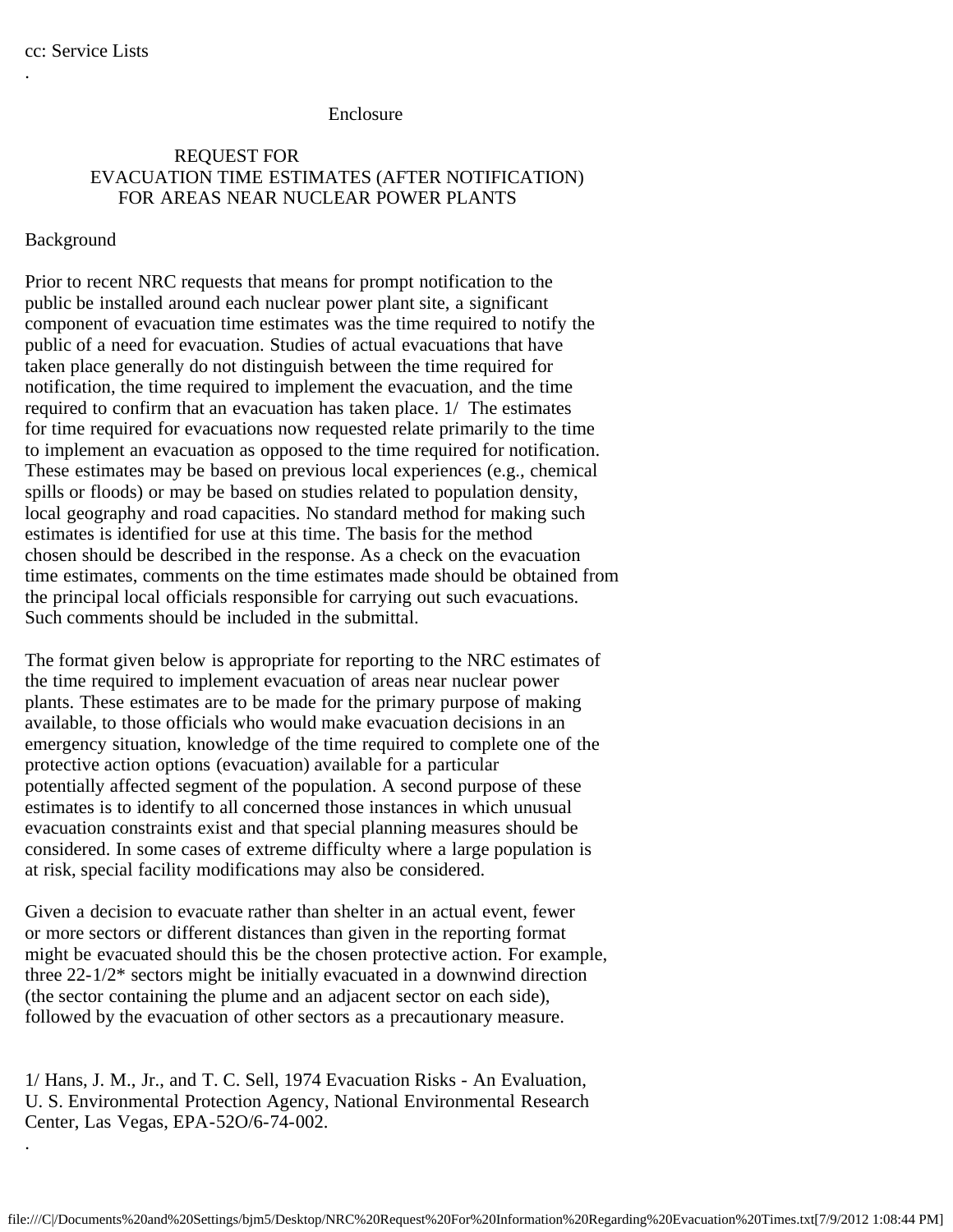## Format for Reporting Information

The areas for which evacuation estimates are required must encompass the entire area within a circle of about 10 miles radius, and have outer boundaries corresponding to the plume exposure EPZ. These areas are as follows:

| Distance       | Area            |
|----------------|-----------------|
| 2 miles        | two 180 sectors |
| 5 miles        | four 90 sectors |
| about 10 miles | four 90 sectors |

Estimates for the outer sectors should assume that the inner adjacent sectors are being evacuated simultaneously. To the exent practical, the sector boundaries should not divide densely populated areas. Where a direction corresponding to the edges of areas for which estimates have been made is thought not to be adequately represented by the time estimates for adjacent areas, an additional area should be defined and a separate estimate made for this case. The format for submittal should include both a table and a figure (overlaid on a map) which each give the information requested in items 1 and 2 below. Additional material may be provided in associated text.

### Required Information

.

- 1. Two estimates are requested in each of the areas defined in item 1 for a general evacuation of the population (not including special facilities). A best estimate is required and an adverse weather estimate is required for movement of the population.
- 2. The total time required to evacuate special facilities (e.g., hospitals) within each area must be specified (best estimate and adverse weather).
- 3. The time required for confirmation of evacuation should be indicated. Confirmation times may consider special instructions to the Public (e.g., tying a hankerchief to a door or gate to indicate the occupant has left the premises).
- 4. Where plans and prompt notification systems have not been put in place for areas out to about 10 miles, estimates of the times required to evacuate until such measures are in place for the plume exposure emergency planning zone (EPZ) should also be given. Notification times greater than 15 minutes should be included in the evacuation times and footnoted to indicate the notification time.

- 3 -

5. Where special evacuation problems are identified (e.g., in high